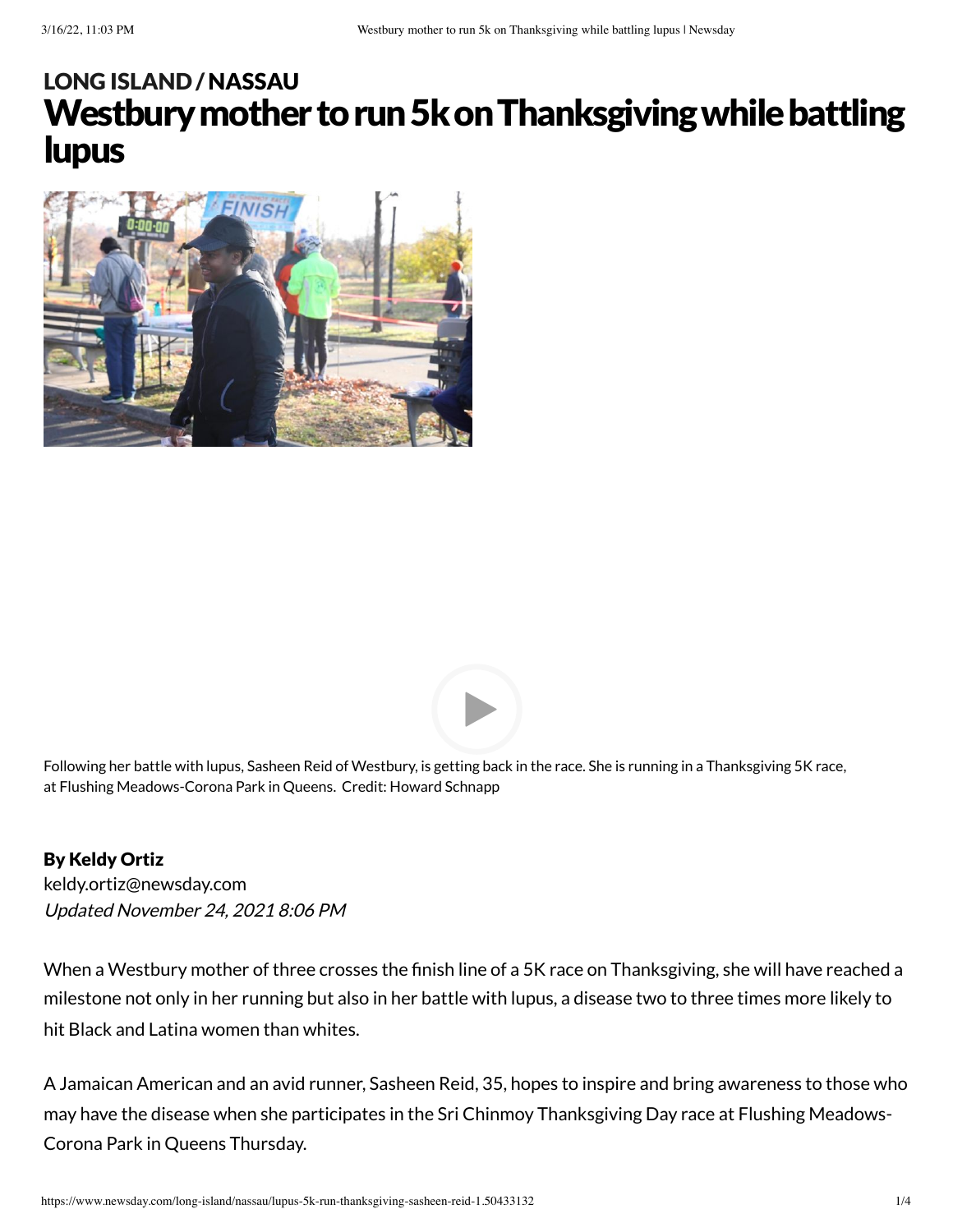The race is named after the Indian spiritual leader, who encouraged physical fitness in a meditation practice that Reid has incorporated into her routine. She was cleared to run in September by her doctor, just over three years since she was diagnosed with lupus in October 2018.

"After my lupus flare, it was hard to run, which is really one of my hobbies and my passion, my stress relief," Reid said."Being able to [run] again, it kind of signifies to me that it is possible after a rough path to come back to some sense of normalcy."

Reid, a physician assistant, is halfway through a two-year clinical trial for adults who are primarily women of color with active systemic lupus erythematous, or SLE. Participants won't know if they are receiving a placebo or BENLYSTA, an FDA-approved treatment for lupus, she said.

For Reid, speaking up about the disease, which includes hair loss and at times prevented her from walking, is her way to reach out to others like her.

"Whether you're diagnosed or not, speak to your doctor because there's a lot of innovation, including the clinical trial, that may help you," she said.

### Get the Nassau news this week newsletter!

The biggest news, politics and crime stories in Nassau County, in your inbox every Friday at noon.

#### Email address

Sign up

By clicking Sign up, you agree to our [privacy](https://www.newsday.com/privacy) policy.

Black and Latina women of childbearing ages 15 to 44 are two to three times likelier to develop lupus than white women, according to the **Centers for Disease Control [and Prevention](https://www.cdc.gov/lupus/features/lupus-awareness/index.htm)**.

The chronic autoimmune disease, which is more common in women than men, is potentially fatal but can be managed through treatment. Minority patients are more likely to have a serious bout with the incurable illness, experts say.

Symptoms of lupus can include muscle and joint pain or swelling, fatigue, hair loss, and blood cell and immunological abnormalities, according to the CDC and the Mayo Clinic.

A study published by the CDC in [February](https://www.cdc.gov/mmwr/volumes/70/wr/mm7007a2.htm) reports that while SLE disproportionately affects minority populations, mortality rates are even higher for Asian and Hispanic/Latino people, making early diagnosis and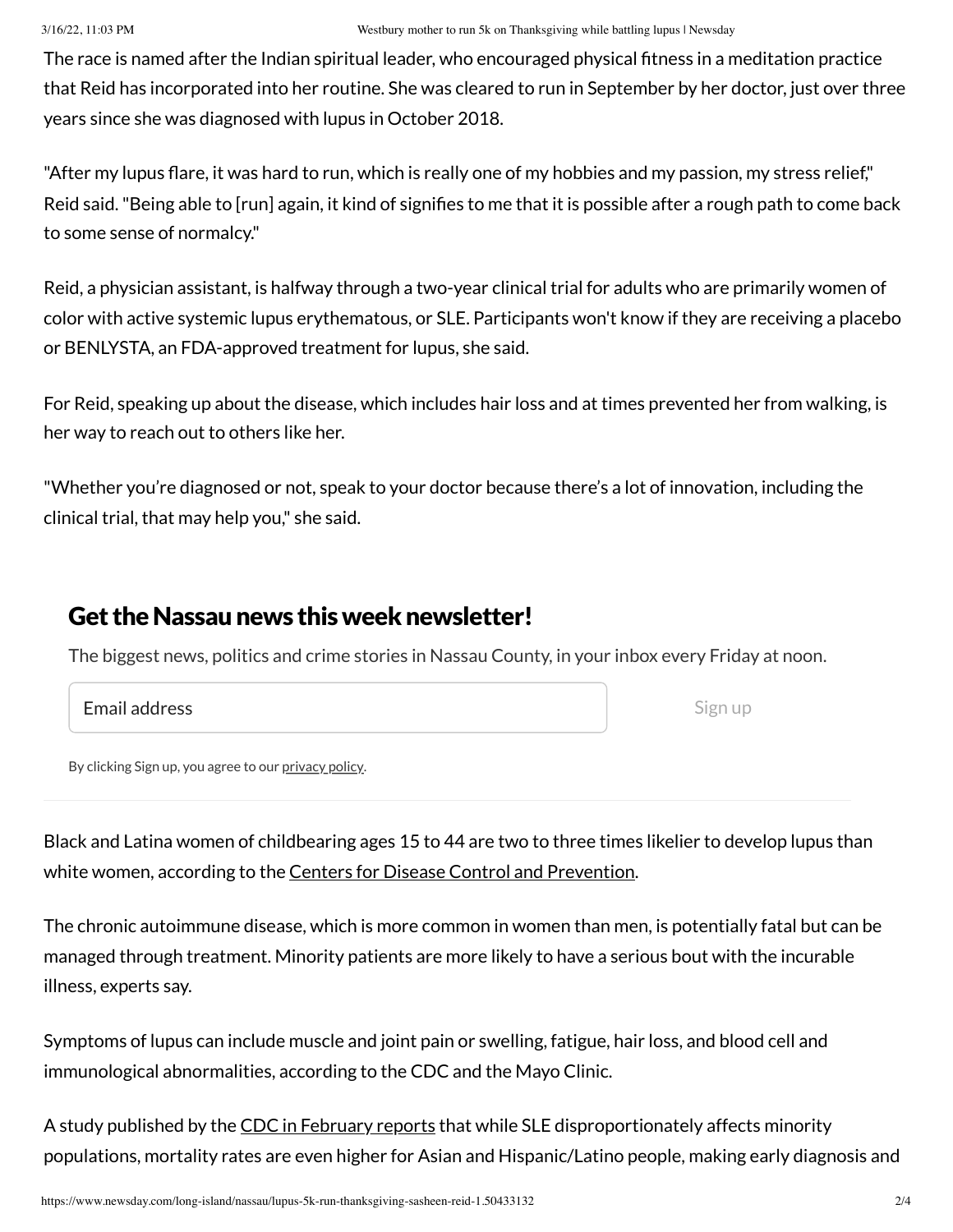treatment critical.

Hoping to change the trend, Cynthia Aranow, a physician and the co-director of the Lupus Center of Excellence at the Feinstein Institutes for Medical Research in Manhasset, approached Reid, who is her patient, and told her about the clinical trial at the center.

"If a study is done and women of color are excluded, we don't know whether or not those results can be generalized to everyone," Aranow said."This is the problem with health disparities.

"I think having increased awareness is crucial to be able to identify people early and then to potentially intervene early," Aranow said.

Sasheen Reid's husband, Jory Reid, said he knew very little about lupus and is glad she is sharing her story.

"The benefit is someone somewhere who has this disease and is considering just giving up hope, I'm hoping that they'll see this and realize that you know what life goes on," Jory Reid, 37, said.

A mother of three children, ages 4, 6 and 18 months, Reid has run in two marathons and plans to run a third in 2023.

Reid, who did not have debilitating issues at the time, said she continued to train for a marathon in Hawaii the same month she was diagnosed and ran the New York City Marathon in November 2019.

"I want to be seen as a picture of good health and things you can do to continue to maintain your health despite you being diagnosed with a chronic illness," she said.

> By Keldy Ortiz [keldy.ortiz@newsday.com](mailto:keldy.ortiz@newsday.com?subject=Westbury%20mother%20to%20run%205k%20on%20Thanksgiving%20while%20battling%20lupus&body=When%20a%20Westbury%20mother%20of%20three%20crosses%20the%20finish%20line%20of%20a%205K%20race%20on%20Thanksgiving,%20she%20will%20have%20reached%20a%20milestone%20not%20only%20in%20her%20running%20but%20also%20in%20her%20battle%20with%20lupus,%20a%20disease%20two%20to%20thre%0D%0Ahttps://www.newsday.com/long-island/nassau/lupus-5k-run-thanksgiving-sasheen-reid-1.50433132)



#### **SPONSORED CONTENT**

## Differences [Between 4WD](https://www.newsday.com/services/sponsored-content/promoted-1.8594397?prx_t=D08HAUeFSAhrALA&ntv_acpl=766086&ntv_acsc=2&ntv_oc=209&ntv_gsscm=550*32;&ntv_ht=46QyYgA&ntv_fr) and AWD Vehicles

BY [WESTBURY](https://www.newsday.com/services/sponsored-content/promoted-1.8594397?prx_t=D08HAUeFSAhrALA&ntv_acpl=766086&ntv_acsc=2&ntv_oc=209&ntv_gsscm=550*32;&ntv_ht=46QyYgA&ntv_fr) JEEP CHRYSLER DODGE RAM Today, more than 50% of new vehicles sold in the United States are either all-wheel drive